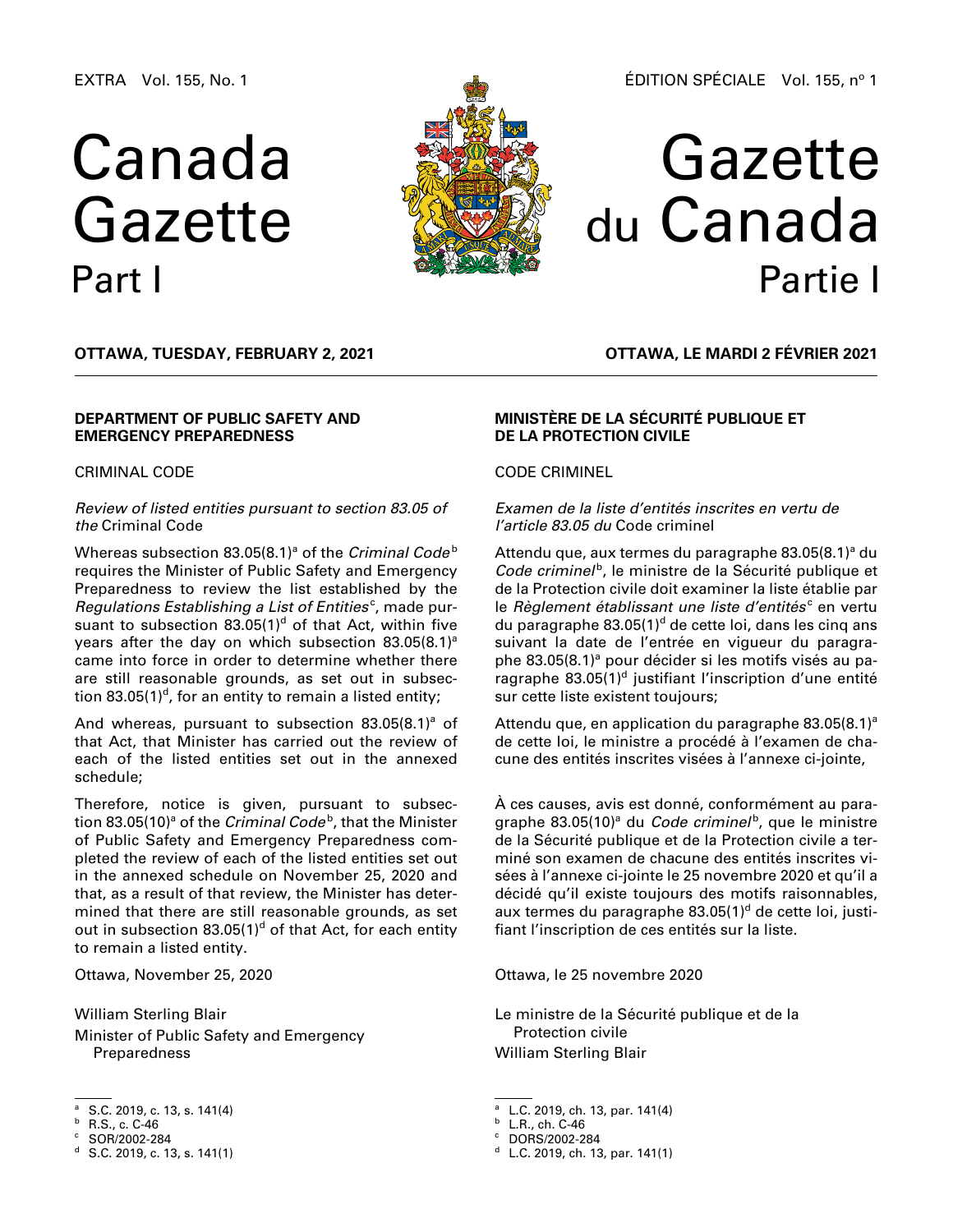### **SCHEDULE**

# Listed Entities Reviewed by the Minister

Hay'at Tahrir al-Sham (also known among other names as Jabhat al-Nusra (JN), Jabhat Fateh al-Sham, Jabhat Fatah al-Sham, Fath al-Sham Front, al-Jabha, Fath al-Sham, Tanzim al-Qaeda fi Bilad al-Sham, Al-Qaeda in the Levant, Conquest for al-Sham Front, Conquest of the Levant Front, Fatah al-Sham Front, Fateh al-Sham Front, Front for the Conquest of Syria, Front for the Conquest of Syria/ The Levant, Jabhat Fath al-Sham, Jabhat Fath al Sham, Jabhat Fathah al-Sham, Hayat Tahrir al-Sham, Tahrir al-Sham Assembly, Liberation of Syria Assembly, Liberation of the Levant Organisation, Liberation of the Levant Committee, Liberation of al-Sham Commission, Assembly for the Liberation of the Levant, Hay'et Tahrir al-Sham, Tahrir al-Sham, Liwa al-Haqq, the Al-Haqq Brigade, Liwa al-Haq, the Brigade of the Right, the Truth Brigade, Lewa' al-Haq, the al-Haq Battalion, Jabhat Ansar al-Din, Ansar al-Din Front, Supporters/Partisans of the Religion Front, Jaish al-Sunnah, Jaysh al-Sunnah, Jaish al-Sunna, Jaysh al-Sunna, Jabhet al-Nusra, The Victory Front, Al-Nusrah Front for the People of the Levant, Jabhat Al-Nusra li-Ahl min Mujahedi al-Sham fi Sahat al-Jihad (The Support Front for the People of the Levant by the Levantine Mujahedin on the Battlefields of Jihad), the Front for the Defense of the Syrian People and the Front for the Support of the Syrian People)

Al-Ashtar Brigades (AAB) (also known among other names as Saraya al-Ashtar, Al Ashtar Brigades, The Ashtar Brigades, Saraya Waad Allah, Wa'ad Allah Brigades, Islamic Allah Brigades, Imam al-Mahdi Brigades and al-Haydariyah Brigades)

Fatemiyoun Division (FD) (also known among other names as Fatemioun Brigade, Fatemioun Military Division, Fatemiyoun, Fatemiyoun Battalion, Fatemiyoun Force, Fatemiyyun, Liwa Fatemiyoun, Liwa al-Fatemiyon, Fatemiyon Brigade, Fatemiyon Division and Fatemiyoun Brigade)

Islamic State – Khorasan Province (ISKP) (also known among other names as Islamic State in the Khorasan Province, Islamic State Khorasan, Islamic State – Khorasan, IS Khorasan, Islamic State of Iraq and the Levant – Khorasan (ISIL-K), Islamic State of Iraq and Syria – Khorasan (ISIS-K), Islamic State of Iraq and al-Sham – Khorasan (ISIS-K), Wilayat Khorasan, Daesh Khorasan, ISIL's South Asia Branch, ISIS Wilayat Khorasan, Islamic State's Khorasan Province, South Asian chapter of ISIL, ISIL Khorasan (ISIL-K), Khorasan Chapter of the Islamic State, Islamic State Wilayat Khorasan (ISWK) and Khorasan branch of ISIS)

### **ANNEXE**

# Entités visées par l'examen du ministre

Hay'at Tahrir al-Sham [connu notamment sous les noms suivants : Jabhat al-Nusra (JN), Front al-Nusrah pour le peuple du Levant, Front de soutien au peuple de la Syrie, Jabhat Fateh al-Sham, Jabhat Fatah al-Sham, Front Fath al-Sham, al-Jabha, Fath al-Sham, Tanzim al-Qaeda fi Bilad al-Sham, al-Qaïda au Levant, Front de la conquête d'al-Cham, Front de la conquête du Levant, Front Fatah al-Sham, Front Fateh al-Sham, Front de la conquête de la Syrie, Front de la conquête de la Syrie/du Levant, Jabhat Fath al-Sham, Jabhat Fath al Sham, Jabhat Fathah al-Sham, Hayat Tahrir al-Sham, Assemblée Tahrir al-Sham, Assemblée pour la libération de la Syrie, Organisation pour la libération du Levant, Comité pour la libération du Levant, Commission pour la libération d'al-Sham, Assemblée pour la libération du Levant, Hay'et Tahrir al-Sham, Tahrir al-Sham, Liwa al-Haqq, Brigade d'al-Haqq, Liwa al-Haq, Brigade du bien, Brigade de la vérité, Lewa' al-Haq, Bataillon d'al-Haq, Jabhat Ansar al-Din, Front Ansar al-Din, Front des partisans de la religion, Jaish al-Sunnah, Jaysh al-Sunnah, Jaish al-Sunna, Jaysh al-Sunna, Jabhet al-Nusra, The Victory Front, Front al-Nusra pour protéger le Levant, Jabhat al-Nusra li-Ahl al-Sham min Mujahedi al-Sham fi Sahat al-Jihad (Front de soutien à la population du Levant par les Moudjahidines de Syrie dans les lieux du djihad), Front for the Defense of the Syrian People et Front de soutien à la population du Levant]

Brigades al-Ashtar (BAA) (connues notamment sous les noms suivants : Saraya al-Ashtar, Brigades al Ashtar, Brigades Ashtar, Saraya Waad Allah, Wa'ad Allah Brigades, Islamic Allah Brigades, Imam al-Mahdi Brigades et al-Haydariyah Brigades)

Division Fatemiyoun (DF) (connue notamment sous les noms suivants : Brigade des Fatemioun, Division des Fatemiyoun, Fatemiyoun, Bataillon des Fatemiyoun, forces Fatemiyoun, Fatemiyyun, Liwa Fatemiyoun, Liwa al-Fatemiyon, Fatemiyon Brigade, Fatemiyon Division et Brigade Fatemiyoun)

État islamique – Province du Khorassan (EIPK) [connu notamment sous les noms suivants : État islamique – Province du Khorasan, État islamique dans la province du Khorassan, État islamique dans la province du Khorasan, État islamique Khorassan, État islamique Khorasan, État islamique – Khorassan, État islamique – Khorasan, EI Khorassan, EI Khorasan, État islamique en Irak et au Levant – Khorassan (EIIL-K), État islamique en Irak et au Levant – Khorasan, État islamique en Irak et en Syrie – Khorassan (EIIS-K), État islamique en Irak et en Syrie – Khorasan, État islamique d'Irak et d'al-Cham – Khorassan (EIIC-K), État islamique d'Irak et d'al-Cham – Khorasan, wilaya Khorassan, wilaya Khorasan, Daech